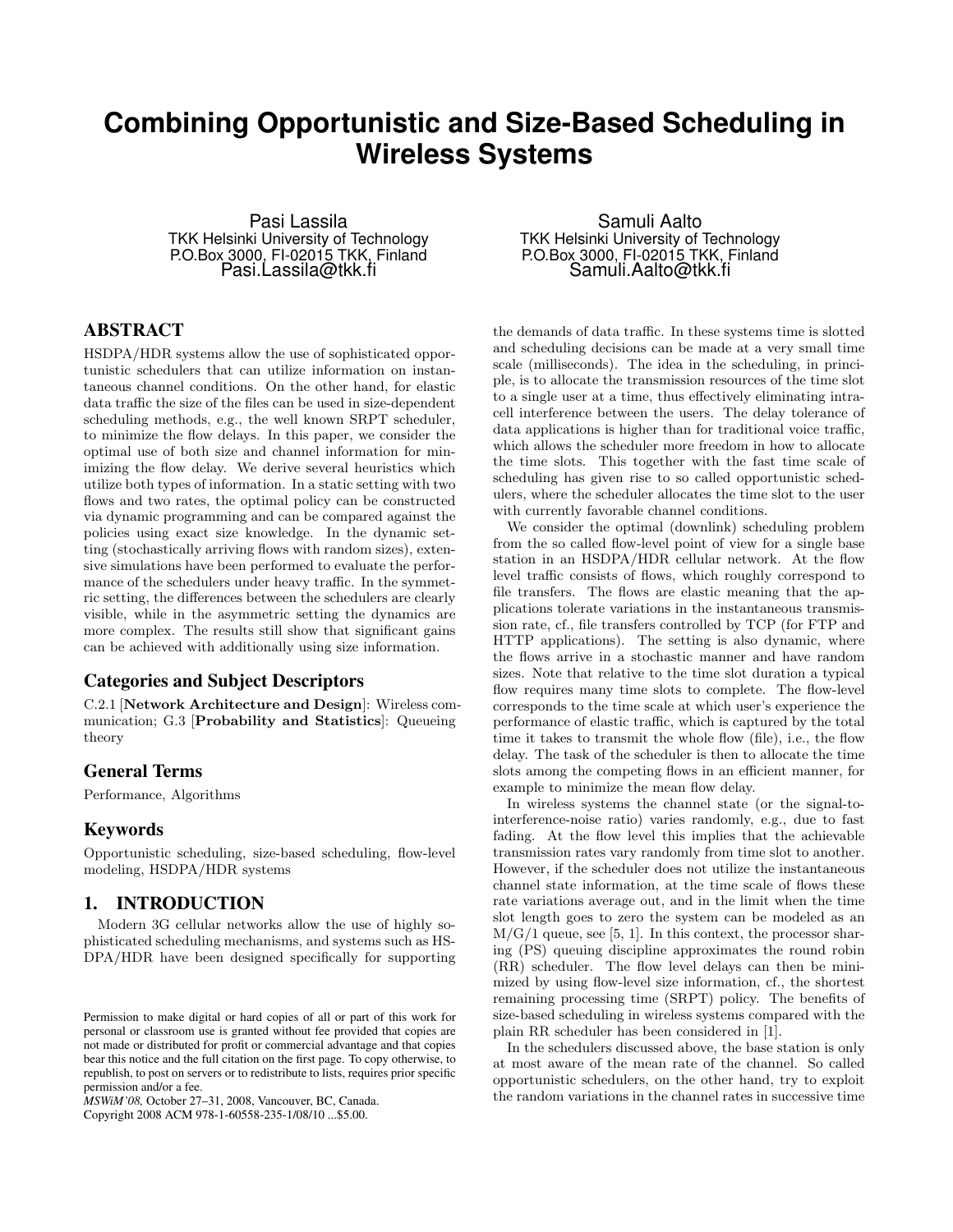slots to optimize the performance. For example, the proportionally fair (PF) scheduler has been implemented in standardized systems, such as HSDPA and HDR, and always allocates the time slot to the flow that has the highest instantaneous rate relative to its throughput. Indeed, it has been shown that the PF scheduler increases the capacity of the system, see [2, 6].

The idea here is to utilize simultaneously both channel variations and information about the flow sizes, when selecting the user to be served during the next time slot. Even under very simple assumptions about the channel, the optimal scheduling rule is not known.

In the present paper we introduce two classes of schedulers, which utilize the rate and size information in a different manner. In the first class we have so called priority policies that give an absolute priority to the flow with the highest rate. If there are multiple flows with the same highest rate, then among these flows we apply size information, either SRPT-like exact size information or knowledge of service thus far. In the second class we have index policies, which combine the rate and size information into a distinct index value for each flow and the scheduler then selects the flow with the highest index. In this class, we have the TAOS2 scheduler, which was given in [9], serving as the reference policy, as well as the PF scheduler. In a static setting with two flows we can obtain analytical results on the optimal policy by using a dynamic programming approach, and we compare the performance of some of the proposed schedulers against the optimal policy. In the dynamic setting with stochastically arriving flows, extensive simulations of the schedulers under heavy traffic are used to develop insight to their heavy traffic behavior, that is beyond the load region of schedulers that do not utilize channel rate information.

The paper is organized as follows. In Section 2 we compare the performance of the PF scheduler with standard size-based schedulers. The schedulers combining both rate and size information are defined in Section 3. The analytical results on the optimal policy in a static scenario are in Section 4, while the simulation results for the dynamic setting are in Section 5. Finally, the conclusions are in Section 6.

## 1.1 Related work

As discussed earlier, when rate variations are not utilized by the scheduler, the system can be modeled at the flow level as an  $M/G/1$  queue. For this system the optimal policy minimizing the mean flow delay is given by SRPT, see [13]. Among the non-anticipating policies, the foregroundbackground (FB) policy, which serves the flow with least amount of attained service, is optimal when the service times belong to the class of distributions with the decreasing hazard rate (DHR) property, see [12, 17]. DHR distributions, such as the Pareto distribution, have been used to model the sizes of Internet flows, see [7]. These ideas were applied to HSDPA/HDR systems in our earlier paper [1]. Here we continue by considering also the use of rate variations and the size information.

The PF scheduler represents the reference scheduler among opportunistic schedulers. Typically the analysis of the PF scheduler, e.g., demonstrating the achievable scheduling gains, has been done in a static setting with a fixed number of users, see, e.g., [8, 16]. Also, so called relative best (RB) schedulers have been analyzed, see [2]. The PF scheduler can

however perform in an unfair manner in certain settings, as discussed, for example in [3], where the score-based scheduler is proposed as a solution. In [11], the performance of both PF and score-based approaches are compared, and also the performance degradation due to the need to measure the channel statistics is analyzed.

In this paper the focus is on the flow-level performance. Related work on the round-robin scheduler in HSDPA/HDR systems is in [5], where various system aspects are analyzed from the flow-level point of view. The flow-level performance of weight-based opportunistic schedulers has been analyzed in [6], where it is shown, among other things, that the system under PF scheduler corresponds in the symmetric setting to a processor sharing queue with state-dependent service rates. Some flow-level analysis on the score-base scheduler can be found in [4]. The round robin, PF and maximum signal-to-noise ratio schedulers are also analyzed at the flowlevel in [15] with a more detailed link level model.

Our analysis using a dynamic programming approach in the static setting is similar to the one in [14]. Finally, closest to the setting in this paper is the work in [9]. The authors introduce the TAOS2 scheduler, which gives the optimal one-step decision rule to improve the rate-oblivious standard SRPT scheduler. The authors have derived lower bounds on the performance of the scheduler in a static setting. Also, some experiments with the dynamic setting have been carried out. We include TAOS2 in our experiments, and also introduce a new set of priority-based schedulers, as well as schedulers using only knowledge of service attained thus far (non-anticipating schedulers). Additionally, we give results on the optimal policy in the static setting and an extensive set of simulations on the dynamic setting.

# 2. SIZE-BASED POLICIES VS. PF POLICY

Here we illustrate the difference between applying standard size-based schedulers that do not take advantage of the channel rate variations and the PF scheduler.

### 2.1 Assumptions

We consider downlink data transmissions in a cellular system, such as HSDPA, where the base station always transmits to one single user (or in our case a flow) within a time slot. The flows are experiencing a time varying channel, for example due to the fast fading phenomenon. The flows are independent from each other and the rate of each flow i varies over time according to some stationary process  $R_i(t)$ and, as in, e.g., [6], it is assumed that the base station knows perfectly the rate  $R_i(t)$  of each flow for each time slot. Furthermore, we assume that the channels of all the flows are symmetric, i.e., the stationary distribution of  $R_i(t)$  is identical with all flows.

The traffic in the system consists of elastic flows corresponding roughly to file transfers that the users are downloading through the base station. The flows have a random size, denoted by  $X$  (bits), and typically require many time slots to finish their service. The flows arrive at the base station according to a Poisson process with intensity  $\lambda$ .

Finally, we consider the system in the limit when the time slot duration is negligible compared with the duration of the flows, see [5, 6, 1]. This allows us to use results on  $M/G/1$ queues for assessing the performance impact of fast fading on standard size-based schedulers and the PF scheduler.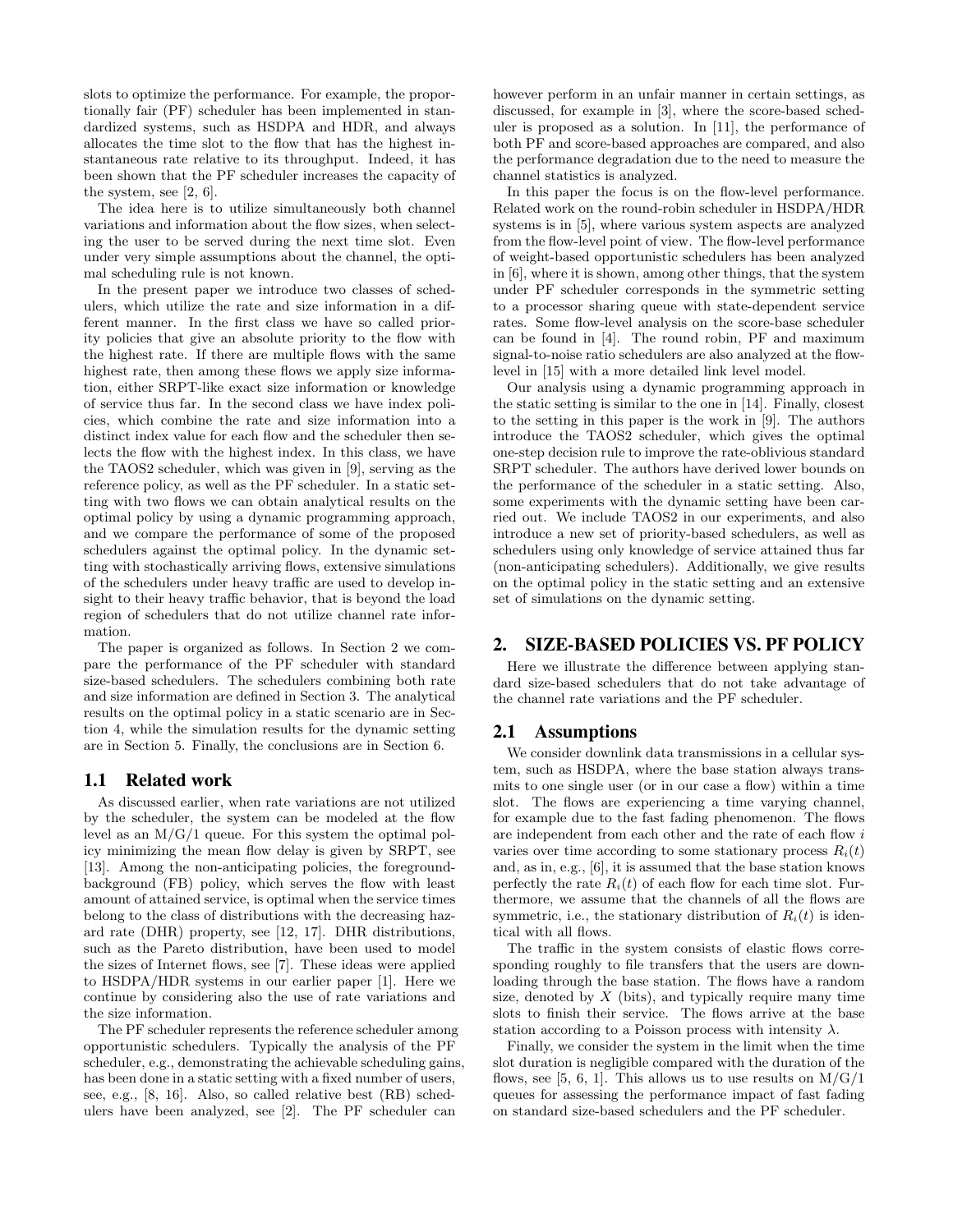# 2.2 Different schedulers

So called standard size-based schedulers are not able to exploit the variation of the instantaneous rates of the flows. In the limit, when the time slot duration tends to zero, the rate variations average out and the flows are served according to the mean of the rate process. The system corresponds to an  $M/G/1$  queue with arrival rate  $\lambda$ , service time  $S = X/E[R_i]$ and load  $\rho = \lambda E[S]$ . Note that stability of the system requires  $\rho < 1$ . However, different schedulers can be derived depending on the accuracy of the flow-level size information.

PS policy: If the scheduler simply assigns time slots in a round robin manner, the service is approximated by the PS (Processor Sharing) discipline, which does not utilize size information at all.

**FB policy:** Within the stability region  $\rho < 1$  it is possible to affect the mean delays of the flows by using knowledge of the flow sizes, see, e.g., [1]. The FB (Foreground Background) policy always serves the flow that has received least amount of service. Among non-anticipating policies, the FB policy minimizes the mean flow delay when service time distribution has the DHR property.

SRPT policy: The optimal scheduler minimizing the mean flow delay is given by SRPT, which always serves the flow with the smallest remaining processing time, implying exact knowledge of the remaining bits in the flow. However, the stability region for the SRPT policy (also for PS and FB) is still  $\rho < 1$ .

For the above standard size-based schedulers the equations for the conditional and total mean flow delays are readily available from the literature, see, e.g., [10]. Note that the results apply also in asymmetric scenarios. The asymmetric channels of the flows correspond to classes and just modify the service time distribution, see [1].

PF scheduler: The idea in opportunistic scheduling, on the other hand, is to exploit the rate variations between the different flows, such that time slots are allocated to the flow that happens to have good channel conditions in the considered time slot. A well-known example of channel-aware schedulers is the PF scheduler which allocates the time slot to the flow i that has the highest instantaneous rate  $R_i$  relative to its realized throughput. In the symmetric setting, the PF scheduler can be approximated at the flow-level by a processor sharing queue with state dependent service rates, see [6]. The PF scheduler benefits from multiuser diversity which increases the capacity of the system. In our considered symmetric modeling setting, this implies that the system can be stable also for  $\rho > 1$ . This is possible as  $\rho$ is defined based on the mean rate of the channel, and the PF scheduler exploits instantaneous rate variations, which essentially increases the capacity. However, the exact stability limit now depends on the channel properties. In this paper, we refer to the load region  $\rho > 1$  as heavy traffic.

# 2.3 Numerical example

Next we illustrate the impact of rate variability on the relative performance of the size-based schedulers and the PF scheduler. Consider the following simple model, taken from  $[5]$ , for the instantaneous rate of the flows,  $R$ ,

$$
R = \min\{c_0, m \cdot \xi\},\
$$

where  $c_0$  represents the maximum achievable rate in the system, m represents the mean rate of the flow in the absence of fast fading and  $\xi$  is a random variable denoting the marginal



Figure 1: Comparison of the mean flow level delay as a function of  $\rho$  for PS, FB, SRPT and PF.

distribution of the fast fading process. Thus, it is assumed that the instantaneous rate is linear in the received signal-tonoise-ratio up to a maximum rate  $c_0$  with the parameter m modeling the impact of path loss and  $\xi$  the fast fading process. We assume that  $\xi$  is exponentially distributed (with mean 1), corresponding to a Rayleigh fading channel. Also, we choose the parameters such that  $c_0 = 1$ , the file sizes obey a Pareto distribution with shape parameter 2 (DHR type distribution) and the scale parameter  $b$  is determined so that the mean service time  $E[S] = 1$  (given the channel parameters  $m$  and  $c_0$ ).

The parameter  $m$  controls the variability of the rates; low m means poor channel quality conditions (e.g., far from the base station) while a high  $m$  corresponds to good channel conditions (e.g., close to the base station). From the point of view of scheduling gain (PF scheduler), the best results are expected when  $m$  is low and correspondingly the rate variability is high (and thus scheduling gain is also high). As the parameters are chosen always so that  $E[S] = 1$ , the performance of PS, FB and SRPT does not depend on m.

The results, based on known formulae, e.g., from [10, 6, 1], are shown in Figure 1, which displays the mean flow-level delay as a function of the load  $\rho$  for the different policies. For the PF policy two curves are given. The graph labeled "PF, low" corresponds to the low variability case with  $m = 10$  and "PF, high" represents the high variability case with  $m = 1$ . It can be observed that when the rate variability is high, the scheduling gain enables the system to serve the flows at a much higher average rate and the resulting performance is much better than even under the optimal size-based scheduler SRPT. However, when the average channel condition is very good and scheduling gain becomes small, the size-based methods are clearly advantageous.

Our objective in this paper is to develop schedulers that utilize simultaneously both rate and size information in an attempt to further minimize the flow level delays. As seen from the previous results, it is very important to achieve a proper balance between the size and rate information depending on the channel conditions of the flows.

# 3. POLICIES COMBINING SIZE AND RATE INFORMATION

In this section we present the used policies for minimizing the flow-level delay. The policies are categorized depending on how the instantaneous rate information is utilized. Within each category there are variants of the policies based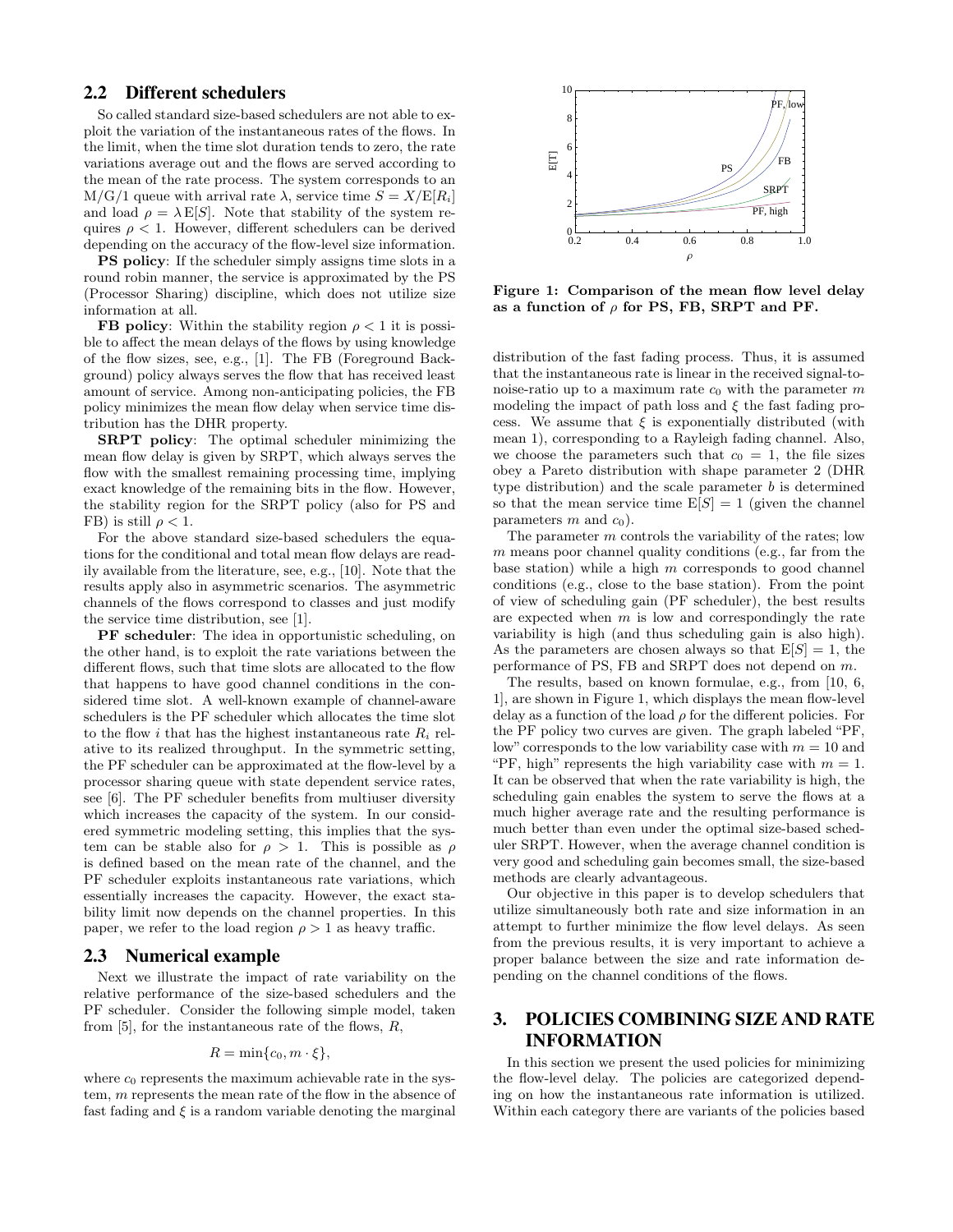on the type of flow-level size information.

To define the policies, some notation is introduced. We consider the scheduling decision at time  $t$ . At time  $t$  there are  $N(t)$  flows in the system and the instantaneous rate of each flow is denoted by  $R_i(t)$  (as earlier). We assume that the possible values of  $R_i(t)$  form a (finite) discrete set of size L, i.e.,  $R_i(t) \in \{r_1, \ldots, r_L\}$ . For example, in HDR/HSDPA systems there are 11 possible rates. Furthermore, we assume that the rate process evolves at a fast time-scale so that the values of  $R_i(t)$  in successive time slots constitute an independent and identically distributed (i.i.d.) sequence.

Associated with each flow i there may be knowledge about the size of the flow. The general idea in using this information is the same as in standard size-based scheduling, that is to favor small flows in an effort to reduce the number of ongoing flows in the system. We denote by  $Y_i(t)$  the remaining number of bits to be served for flow i at time t. Use of  $Y_i(t)$ forms the basis of SRPT-like policies. On the other hand,  $A_i(t)$  denotes the attained service of flow i in bits at time t, i.e., the amount of bits that have been served from the flow by time t. Policies using  $A_i(t)$  are FB-like policies. The time that flow  $i$  has spent in the system up to time  $t$  is denoted by  $D_i(t)$ . As the scheduling always concerns a given time slot  $t$  and all variables have instantaneous values at time  $t$ , we omit the explicit dependence on time from the notation.

#### 3.1 Priority policies

In the priority policies, we give absolute priority to the flows that have currently the highest instantaneous rates. In this way, the utilization of the channel can be maximized. Given that there are  $N$  flows in the system, the set of instantaneous rates is  $\{R_1, \ldots, R_N\}$  and we denote by K the set of flows having the highest rates in the current slot, i.e.,

$$
\mathcal{K} = \{i : R_i = \max\{R_1,\ldots,R_N\}\}.
$$

In case the maximum is not unique, depending on the accuracy of the flow-level size information, we have different policies for breaking the ties.

SRPT-P: If exact information about the remaining job sizes  $Y_i$  is available, we can use that to allocate the service to the flow with the highest instantaneous rate and least amount of remaining bits to be served. This gives us the SRPT-P (SRPT with Priorities) policy. Under this policy the scheduler always selects the flow  $i^*$  that achieves

$$
i^* = \operatorname*{arg\,min}_{i \in \mathcal{K}} Y_i.
$$

**FB-P**: If information about  $Y_i$  is not available, knowledge of attained service  $A_i$  can be used to approximate  $Y_i$  in the case that the flow size distribution has the DHR property. This gives us the FB-P (Foreground-Background with Priorities) policy, where the scheduler always selects the flow i ∗ that achieves

$$
i^* = \operatorname*{arg\,min}_{i \in \mathcal{K}} A_i.
$$

Fair-P: Information about the time that each flow has been in the system  $D_i$  and the attained service  $A_i$  can be used to increase the fairness between the flows. The ratio  $A_i/D_i$  represents the throughput of flow i and by favoring the flow with smallest throughput we arrive at the Fair-P (Fair with Priorities) policy. Under this policy, the scheduler

chooses the flow  $i^*$  that achieves

$$
i^* = \underset{i \in \mathcal{K}}{\text{arg min}} \frac{A_i}{D_i}.
$$

In all above policies, in case  $i^*$  is not unique the decision is taken randomly.

#### 3.2 Index policies

All policies here are index policies, where based on the channel information and the size information a distinct index is obtained for each flow in the system. The scheduler then chooses the flow with the highest index.

PF: The reference policy in our studies is provided by the PF scheduler, which aims to balance fairness and performance. The PF scheduler allocates the time slot to the flow i that has the highest instantaneous rate  $R_i$  relative to its throughput, which is typically estimated via an exponentially smoothed average of the realized rates, see [16, 3]. However, in our scenario the throughput of flow  $i$  is readily given by  $A_i/D_i$ . Therefore, we define the PF scheduler so that it selects the flow i that achieves

$$
i^* = \underset{i=1,\dots,N}{\arg \max} \frac{R_i}{A_i/D_i}.
$$

RB: The relatively best (RB) scheduler, as defined in [2], on the other hand is a policy where the fairness is taken with respect to the expected quality of the channel. In more detail, the RB policy allocates the time slot to the flow that has the highest instantaneous rate relative to its mean rate, i.e., to the flow  $i^*$  achieving

$$
i^* = \underset{i=1,\ldots,N}{\arg \max} \frac{R_i}{\mathrm{E}[R_i]}.
$$

TAOS2: In [9], a policy has been devised, which is an SRPT-like policy exploiting knowledge of the remaining bits  $Y_i$  in each flow and the instantaneous rates  $R_i$ . The policy is based on considering a static setting with a fixed number of flows and represents a locally optimal scheduling decision that improves the standard SRPT, which only uses the mean rate of the flows. In more detail, let  $I_i$  denote the rank of flow i, when the flows are sorted in an ascending order according to  $Y_i/E[R_i]$  (i.e., the standard SRPT criterion). According to TAOS2, the scheduler selects the flow  $i^*$  that achieves

$$
i^* = \underset{i=1,...,N}{\arg \max} \left( (N - I_i + 1) \frac{R_i}{\mathcal{E}[R_i]} \right). \tag{1}
$$

As can be seen, TAOS2 is a product form rule with components related to rate and size information, and where the rate information is based exactly on the RB policy.

FB-TAOS2: In FB-TAOS2 we simply replace the knowledge of the remaining bits in flow  $i, Y_i$ , with knowledge of the attained service  $A_i$ . This gives us the non-anticipating version of TAOS2 and only affects the ranking of the flows. Thus, in FB-TAOS2 the flows are sorted in ascending order of  $A_i / E[R_i]$  and  $I_i$  denotes the rank of flow i and the scheduler selects the flow  $i^*$  according to  $(1)$ .

Again, in all above policies, ties are decided randomly.

# 4. OPTIMAL POLICY IN STATIC SETTING

In this section we compare the performance of the SRPTlike policies (TAOS2 and SRPT-P) and the RB policy (with no size information) against the optimal policy that minimizes the mean delay. In general, constructing the optimal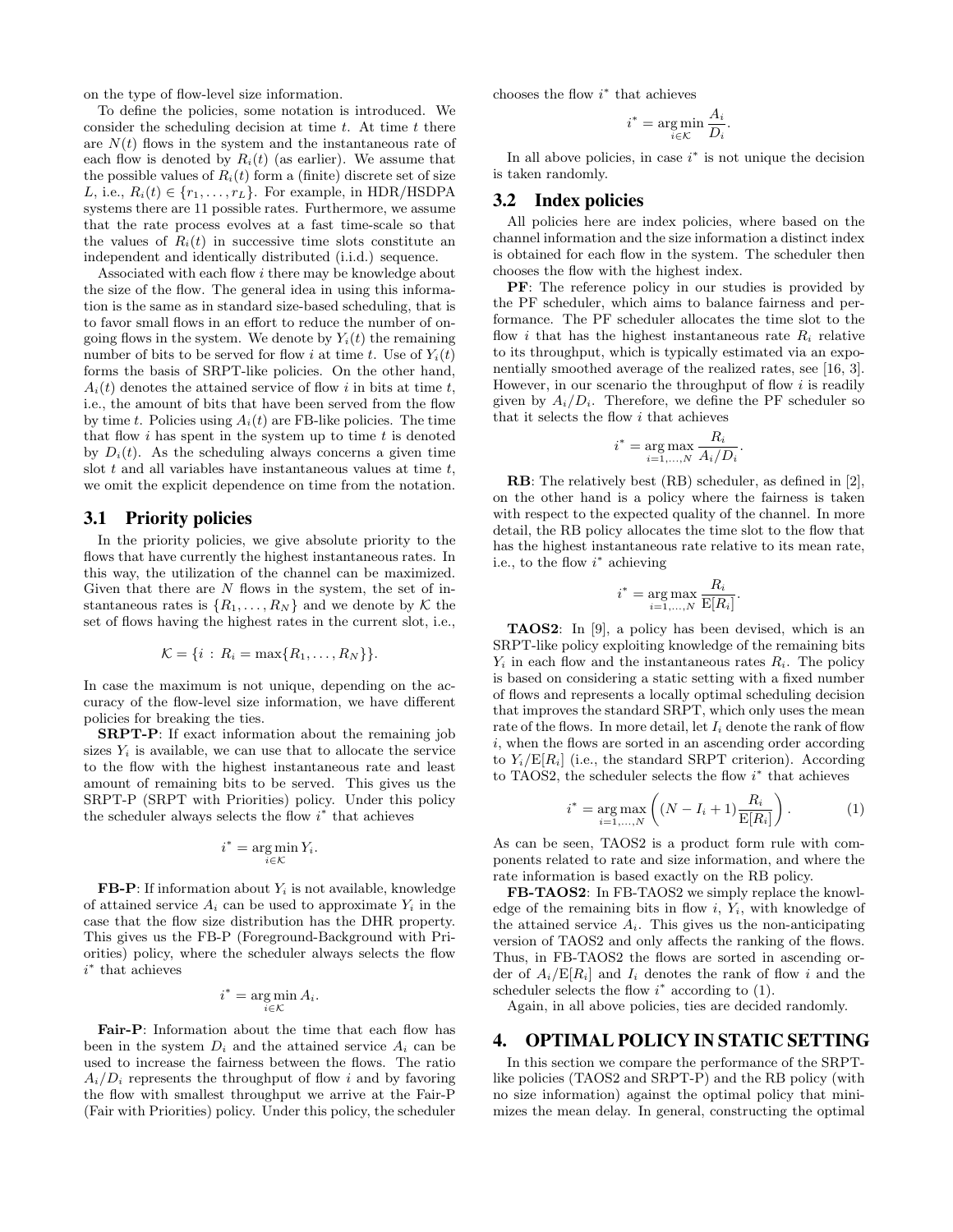policy is very difficult. However, it can be done in a setting with 2 flows and 2 possible rates for the channel state.

# 4.1 Dynamic programming formulation of the optimal policy

With a suitable choice for the parameters, the evolution of the service of the 2 flows can be characterized by a discrete time Markov chain defined by the underlying rate process. Then the optimal solution can be obtained recursively via dynamic programming. Time evolves in a slotted manner and the time slot length is denoted by  $\Delta$ . Let us denote the two possible rates of the channel by  $r^{\min}$  and  $r^{\max}$  and the probability that the rate in an arbitrary time slot equals  $r^{\min}$  is denoted by  $p_1$  for flow 1 and by  $p_2$  for flow 2. All  $\Delta, r^{\min}$  and  $r^{\max}$  are assumed to be integer valued. The state of the chain is characterized by integers  $n_1$  and  $n_2$ denoting the amount of work left in flow 1 and 2, and  $r_1$ and  $r_2$  denoting the channel states of flow 1 and 2. Our objective is to minimize the total mean flow delay.

Given the state of the Markov chain  $(n_1, n_2, r_1, r_2)$ , the decision is between serving flow 1 with rate  $r_1$  or flow 2 with rate  $r_2$ . Independent of the decision, the incurred cost for the flow delay is equal to  $2\Delta$  (service during the current time slot delays both flows by  $\Delta$ ). The value function  $v(n_1, n_2, r_1, r_2)$  gives the mean flow delay given the state and the following recursion determines the optimal policy to minimize the mean total completion time

$$
v(n_1, n_2, r_1, r_2) = 2\Delta + \min\{f((n_1 - \Delta r_1)^+, n_2), f(n_1, (n_2 - \Delta r_2)^+)\},
$$
 (2)

where the minimization is between giving the service to flow 1 with rate  $r_1$  or flow 2 with rate  $r_2$  and the function  $f(\cdot, \cdot)$ determines the mean flow delay (or the cost) of the decision,

$$
f(n_1, n_2) = p_1 p_2 v(n_1, n_2, r^{\min}, r^{\min})
$$
  
+  $p_1 (1 - p_2) v(n_1, n_2, r^{\min}, r^{\max})$   
+  $p_2 (1 - p_1) v(n_1, n_2, r^{\max}, r^{\min})$   
+  $(1 - p_1) (1 - p_2) v(n_1, n_2, r^{\max}, r^{\max}).$ 

The initial value for the recursion is  $v(0, 0, \cdot, \cdot) = 0$ . If only the class 1 flow is left in the system the cost incurred given the state equals  $\Delta$  and the recursion (2) takes the form

$$
v(n_1, 0, r_1, r_2) = \Delta + f((n_1 - \Delta r_1)^+, 0),
$$

and similarly in the case if  $n_1 = 0$  but  $n_2 > 0$ . Note that, if a flow *i* finishes its service before the time slot ends (i.e.,  $n_i$  <  $\Delta r^{\min}$ ) the cost incurred is equal to  $\Delta$ . Now, to compute the optimal policy and the corresponding minimized mean flow delay, one just uses the iteration formulae above and they are iterated until a given upper limit for the flow sizes.

#### 4.2 Analysis of SRPT-P and TAOS2 policies

For the SRPT-P, TAOS2 and RB policies the mean flow delay can also be obtained. The idea is again to go through recursively the entire state space and given the state  $(n_1, n_2, ...)$  $r_1, r_2$ ) the minimization operation in (2) is replaced by the decision rule of the corresponding policy.

By examining in detail the SRPT-P and TAOS2 policies, it is also easy to show that they are very similar in the case of two possible rates, two jobs and symmetric channels, i.e.,  $p_1 = p_2$ . In fact, the only differences arise with two possible states. Consider the TAOS2 scheduler. If  $I_1$  =



Figure 2: Ratio of the mean flow delay under RB and both TAOS2 and SRPT-P to the optimal scheduler performance for a diagonal cross section  $(n, n)$ .

 $1, I_2 = 2, r_1 = r^{\min}$  and  $r_2 = r^{\max}$ , then the index values of the flows are  $\{2r^{\min}, r^{\max}\}\$ . Thus, the TAOS2 scheduler will select flow 2 only if  $r^{\max} \geq 2r^{\min}$ , and otherwise flow 1. On the other hand, under SRPT-P the scheduler would always select flow 2 based on the priority of the higher rate for flow 2. A similar phenomenon occurs also if the state is  $I_1 = 2, I_2 = 1, r_1 = r^{\text{max}}$  and  $r_2 = r^{\text{min}}$ . Thus, the SRPT-P and TAOS2 policies are in the symmetric 2 flows/2 rates setting equal if  $r^{\max} \geq 2r^{\min}$ . Note that this does not hold anymore in the same asymmetric setting nor when there are more than two rates in the system or more jobs.

#### 4.3 Numerical results

Here we compare the mean flow delay under the various heuristics (RB, TAOS2, SRPT-P) against the optimal policy. For convenience, we select  $\Delta = 1$  and  $r^{\min} = 1$  as fixed parameters. In all cases, the results are shown only for the initial channel state  $(r^{\min}, r^{\min})$ , but the results are practically the same also for other initial channel state.

We first consider a symmetric setting  $p_1 = p_2 = 0.5$  for different values of the higher rate  $r^{\text{max}} = \{3, 6, 10\}$  (SRPT-P and TAOS2 are identical in all cases). We study a cross section of the state space, where both flows have equal size and we evaluate the relative performance against the optimal as a function of the common size  $n = \{1, \ldots, 500\}$ . For the RB policy, the  $r^{\text{max}}$  values are indicated in the figure. For the SRPT and TAOS2 policies this is not possible, but the lines are ordered so that  $r^{\max} = 10$  corresponds to the topmost curve and  $r^{\max} = 3$  to the lowest curve.

The results are given in Figure 2, where the oscillations especially for small  $n$  are due to the discrete nature of the system. For large  $n$  the discretization effects get smaller and the graphs become smoother. The gain obtained with the optimal policy over the RB policy is noticeable and it increases with the common size, suggesting a persistent benefit from using size information as the size of the flows increases. On the other hand, as  $r^{\text{max}}$  is increased from 3 to 10 the benefit decreases, i.e., under higher channel variability RB becomes closer to the optimal policy. On the other hand, for the SRPT-P and TAOS2 schedulers the benefit from the optimal policy is very small and it also decreases as the common size increases, suggesting that the optimal policy differs from the TAOS2 and SRPT-P policies only when the flow sizes are small. Also, increasing  $r^{\max}$  only marginally improves the performance for smaller flow sizes.

To see the impact of the asymmetric setting, we consider a case where for class 1 we set  $p_1 = 0.8$  and for class 2 we set  $p_2 = 0.2$ . Thus, the overall probability to have rate  $r^{\min}$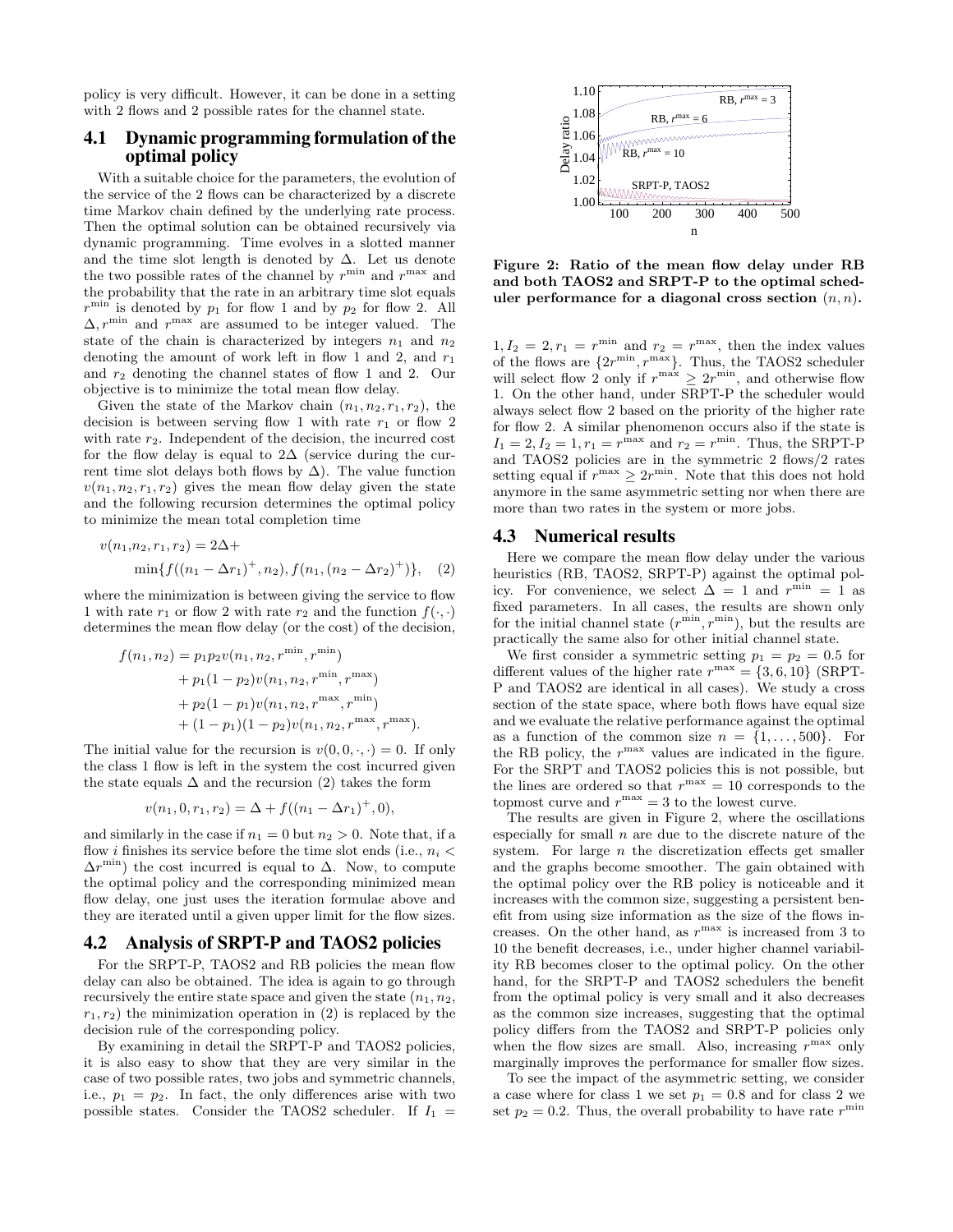

Figure 3: Ratio of the mean flow delay under RB, TAOS2 and SRPT-P to the optimal scheduler performance for  $r^{\max} = 2$  (upper) and  $r^{\max} = 10$  (lower) for a diagonal cross section  $(n, n)$ .

is 0.5, i.e., the same as in the symmetric setting. First we consider the case with a relatively small rate variability and set  $r^{\text{max}} = 2$  and the results are shown in Figure 3 (upper), which depicts the ratio of the mean flow delay under the RB, TAOS2 and SRPT-P policies to the optimal scheduler performance for a diagonal cross section of the state space,  $(n, n)$  where  $n = \{1, \ldots, 500\}$ . The results show that as the amount of work in the system increases, the priority policy SRPT-P is close to optimal, the RB policy is somewhat poorer but the TAOS2 policy performs worst. Next we consider the case with a higher rate variability where  $r^{\text{max}} = 10$ . The results are in Figure 3 (lower), which shows the results for the same diagonal cross section  $(n, n)$ . In this case, RB and TAOS2 are very close to the optimal and somewhat surprisingly the priority policy SRPT-P is not as efficient. This can be due to the fact that in this highly asymmetric setting, the RB and TAOS2 policies are able to separate the two classes from each other and favor class 1 (class 1 has the bad channel) when it happens to have a high rate, while the SRPT-P policy treats both classes equally in this respect.

# 5. HEAVY TRAFFIC SIMULATIONS

In this section we consider the performance of the various schedulers introduced in Section 3 in a dynamic setting where flows arrive according to a Poisson process and have random sizes. The idea is to study the heavy traffic behavior of the policies, i.e., with  $\rho > 1$ , under different settings for the flow rates (2 possible rates vs. 11 possible rates) both in a symmetric and asymmetric scenario.

The simulations are carried out using two flow classes both with equal Poisson arrival rates of flows,  $\lambda_1 = \lambda_2 = 0.5$ , i.e., the total arrival rate equals 1. The file sizes obey the Pareto distribution with shape parameter  $\beta = 2$ . This renders the variance of  $X$  infinite, which is a property that has been observed in measurements of elastic traffic, see [7]. To have a given load in the system, we vary the mean file size  $E[X]$ by choosing the remaining parameter of the Pareto distribution, i.e., the scale parameter b. By using two flow classes we can analyze both symmetric and asymmetric channel configurations by appropriately parameterizing the channel rate processes.

In the experiments with only 2 rates, the rates of the two flow classes are characterized by  $p_1$  and  $p_2$  denoting the probability that the channel rate is  $r^{\min}$  for flow classes 1 and 2, respectively. We assume that  $p_2 \leq p_1 < 1$ , i.e., that class 2 has an equally good or better channel than class 1. For this setting it is possible to select  $p_1$  and  $p_2$  such that the rate processes appear statistically identical for an outside observer both in the symmetric and asymmetric case.

In the case of 11 different rates as in HSDPA/HDR systems,  $R_i \in \{r_1, \ldots, r_{11}\}$ , for classes  $i = 1, 2$ . For the absolute values of the rates, see, e.g., [6]. We assume that the probabilities of the different rates obey a truncated geometric distribution with parameter  $q \leq 1$  giving us an easy way to parameterize the rate distribution (only 1 parameter is required). For class 1 the rates then obey the truncated geometric distribution with parameter  $q$ , while for class 2 the rate probabilities are a mirrored version of class 1, i.e.,

$$
P\{R_1 = r_k\} = P\{R_2 = r_{11-k+1}\} = \frac{q^k}{\sum_{i=1}^{11} q^i}.
$$

In the simulations, the idea is to investigate the performance of the policies as a function of the total load. To this end we define the load  $\rho$  as in Section 2, i.e., it is the load in the corresponding system where instantaneous channel variations are not used by the scheduler and the service rate of the system is simply defined by the mean rate of the channel. Thus, the load  $\rho$  is given by

$$
\rho = \lambda_1 \frac{\mathcal{E}[X]}{\mathcal{E}[R_1]} + \lambda_2 \frac{\mathcal{E}[X]}{\mathcal{E}[R_2]},\tag{3}
$$

where  $E[R_1]$  and  $E[R_2]$  denote the mean rates of class 1 and 2, respectively. Note that, in the corresponding  $M/G/1$ queue, stability requires that  $\rho < 1$ .

With the opportunistic schedulers proposed in Section 3, it is possible to increase load beyond the region  $\rho < 1$ , but it is not known exactly how much and one objective in the simulations is to experimentally determine roughly the stability limits. However, an upper bound on the stability limit is obtained by assuming all flows in both classes are served at the common maximum rate,  $r^{\text{max}}$ . Then, for the system to be stable, it must hold that  $\lambda_1 E[X]/r^{\max} + \lambda_2 E[X]/r^{\max}$ 1. Solving this for equality (stability limit) yields  $E[X] =$  $r^{\max}/(\lambda_1 + \lambda_2) = r^{\max}$ . Thus, an upper bound  $\rho^*$  on the stability limit is given by (3) with  $E[X] = r^{\max}$ ,

$$
\rho^* = \lambda_1 \frac{r^{\max}}{\mathcal{E}[R_1]} + \lambda_2 \frac{r^{\max}}{\mathcal{E}[R_2]}.
$$
 (4)

Essentially,  $\rho^*$  as given by (4) captures how much greater the stability limit under the assumption of maximum rate service is relative to the M/G/1 stability limit  $\rho = 1$ . The tightness of (4) depends on the channel rate parameters.

Finally, the simulations are conducted in the setting where the time slot length  $\Delta$  is very small compared with time scale of arrivals and departures. In our simulations, we set  $\Delta = 0.01$  time units.

Recall that the PF, RB, FB-TAOS2, TAOS2 policies are index policies, and SRPT-P, FB-P and Fair-P are priority policies. Additionally, the policies use different types of age information: SRPT-P and TAOS2 apply exact knowledge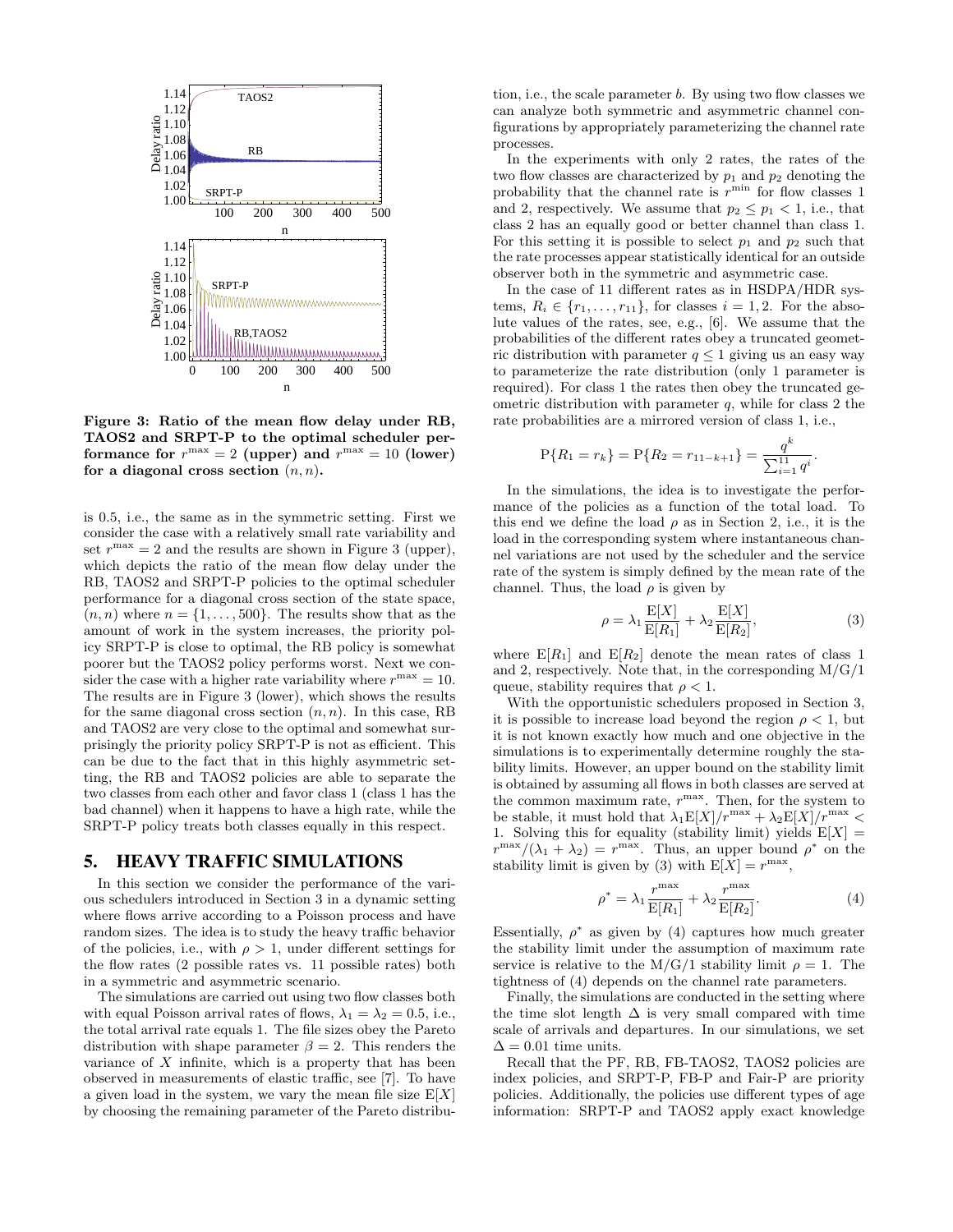Table 1: Classification of the different policies.

|                | Fair        |          |                    |
|----------------|-------------|----------|--------------------|
| $_{\rm Index}$ | R.B<br>D L' | FB-TAOS2 | ாA( ) <sub>்</sub> |
| Priority       | Fair-P      | FR_P     | T-P                |

of sizes (SRPT-like criterion), FB-P and FB-TAOS2 apply knowledge of service attained thus far (FB-like information), and RB, PF and Fair-P aim at some kind of fairness (RB does not explicitly aim at fairness while PF and Fair-P do). The different policies can be classified according to the priority/index and size information usage as shown in Table 1.

# 5.1 Symmetric scenario

In the symmetric setting we have  $p_1 = p_2 = 0.5$  so that all flows have statistically identical channels. The performance of the system is represented by the mean number of flows in the system,  $E[N]$ , which in our case is also equal to the mean delay E[T] since  $\lambda_1 + \lambda_2 = 1$ . For each value of  $\rho$ , 10 repeated runs were made with  $10^6$  flows in each run.

In the first experiment we have only two possible rates in the system and we keep  $r^{\min} = 1$ . Figure 4 depicts the mean number of flows for the different schedulers as a function of the load  $\rho$  when  $r^{\max} = 2$  (upper) and  $r^{\max} = 20$  (lower), respectively. In the figure, the index policies are shown with dashed lines while the priority policies are indicated with solid lines. In the figure, the labels Fair, FB and SRPT refer to the classification in Table 1. The fair index policy corresponds to PF. The RB policy is not shown separately as it is in the symmetric setting very similar to PF. The value of  $\rho^*$  in both cases is shown as a vertical line.

More specifically, from the upper panel (low rate variability) it can be seen that all other policies perform better than PF (index policy, fair). Also, the SRPT- and FB-like policies separate nicely so that the SRPT-like policies are consistently better than FB-like policies. Finally, the corresponding priority based scheme is always better than its TAOS-variant. In the lower panel, we have  $r^{\text{max}} = 20$  and hence the rate variability is higher. In this setting, we clearly see that the priority policies (FB-P, SRPT-P) become practically identical with the corresponding index policies (FB-TAOS2, TAOS2). At a very high load, there is some difference, but also the confidence intervals for the last points are wider. Again, all policies yield better results than PF (index policy, fair). Note also that the capacity limit in lower panel is higher due to a higher scheduling gain. In both figures, the approximate capacity limit  $\rho^*$  seems to be quite tight.

Finally we look at the case with 11 possible rates as in the HSDPA/HDR systems. To have a symmetric setting for the two flow classes, we use  $q = 1$  as the parameter in the truncated geometric distribution of class 1 yielding a uniform distribution for the rates in both classes (recall that for class 2 the rate probabilities are reversed from class 1). The simulation runs consisted of 10 repeated simulations with  $10^6$ flows in each run. Figure 5 gives the results again as a function of  $\rho$ , where the index policies are shown with dashed lines and the priority policies are depicted with solid lines. Now the index and priority policies separate into different groups. Surprisingly, both TAOS2 and FB-TAOS2 policies are worse than PF. However, the priority based policies are all performing slightly better than PF and their relative per-



Figure 4: The mean number of flows (symmetric setting, 2 rates) for the different schedulers as a function of the load  $\rho$  when  $r^{\max} = 2$  (upper) and  $r^{\text{max}} = 20$  (lower), respectively.

formance is ordered as expected (SRPT-like policy is best, FB-like policy next, and the fair variant Fair-P is last). The capacity limit is also higher than earlier due to a higher scheduling gain (e.g., the ratio  $r^{\max}/r^{\min} \approx 60$ ). However, the approximate capacity limit is in this case  $\rho^* \approx 3.4$  (not shown in the figure), and it does not seem particularly tight.

#### 5.2 Asymmetric scenario

Next we study the asymmetric setting where the flows in class 1 have different channel properties than the flows in class 2. First we consider the case with only 2 possible rates. The parameters are chosen so that  $p_1 = 0.8$  and  $p_2 = 0.2$ , i.e., for class 1 the probability of having rate  $r^{\min}$  is 0.8 while



Figure 5: The mean number of flows (symmetric setting, 11 rates) for the different schedulers as a function of the load  $\rho$  in a system with the same rates as in HSDPA/HDR systems.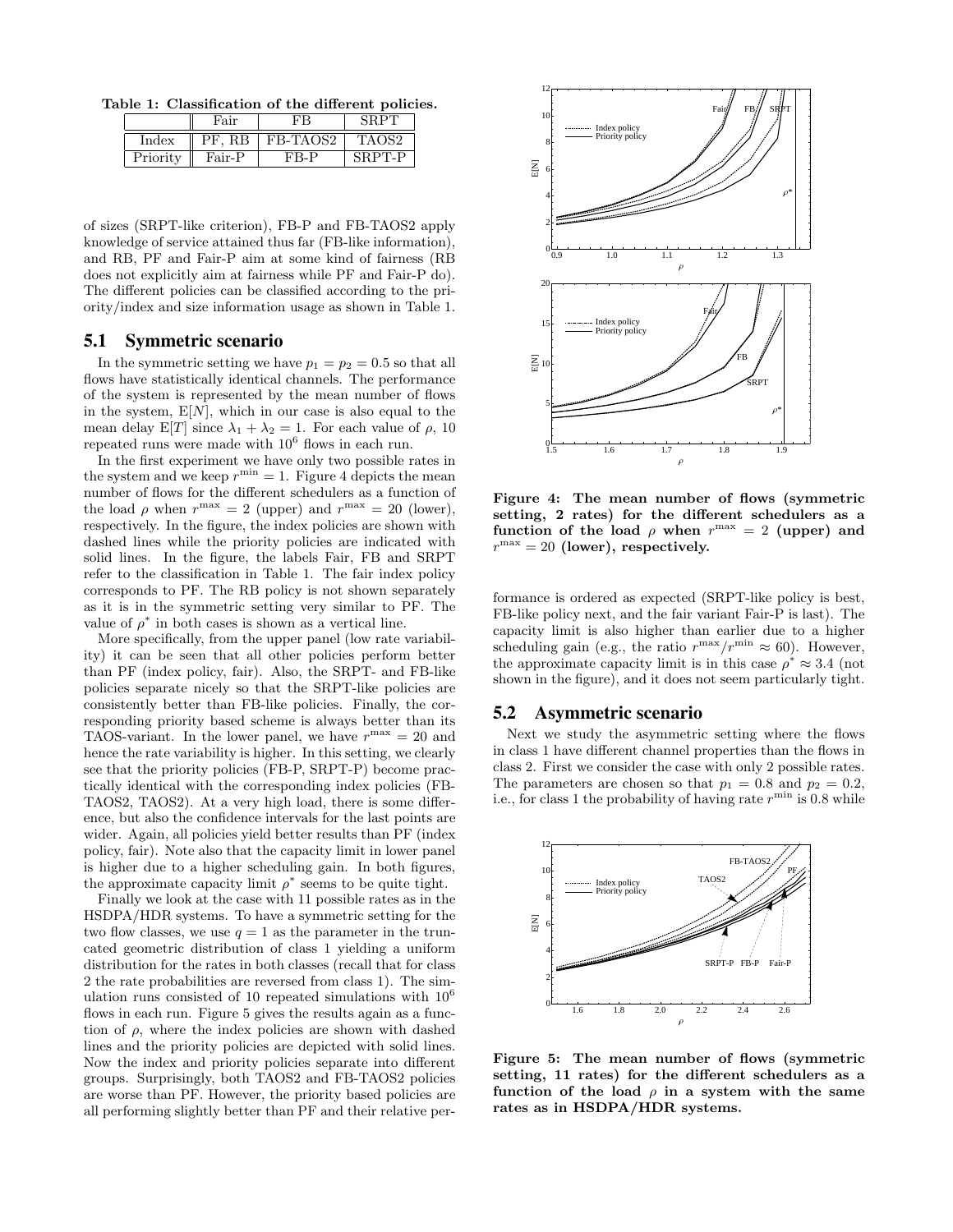for class 2 the same probability equals 0.2. Thus, class 1 has worse channel conditions than class 2. Note that with the above values for the rate probabilities, the overall probability to have rate  $r^{\min}$  is still  $0.5p_1 + 0.5p_2 = 0.5$ , i.e., exactly the same as in our corresponding symmetric scenario. Hence, the rate process appears identical to an outside observer in the corresponding symmetric and asymmetric scenarios. The simulations consisted of 10 repeated simulations with  $10^6$  flows in each run.

For the performance we study first the mean number of flows in the system allowing us to see how the schedulers perform overall. Figure 6 shows the results as a function of the load  $\rho$  for  $r^{\max} = 2$  (upper) and  $r^{\max} = 20$  (lower). In the figure, the index policies are shown with dashed lines and the priority policies with continuous lines. The labels Fair, FB and SRPT correspond to the classification in Table 1. The fair index policy again corresponds to the PF scheduler. However, in the asymmetric settings the RB policy displays a quite different behavior than PF and hence it is indicated separately. The approximate capacity limit  $\rho^*$ is again displayed as a vertical line.

In both panels of Figure 6, at higher loads, considering first only the priority policies, the policies are sorted according to the size information (SRPT-P is best, FB-P next and Fair-P last). Among the index policies TAOS2 is best, PF is practically the same as FB-TAOS2 in the upper panel while in the lower panel FB-TAOS2 is better than PF, and the RB policy is worst. However, the FB- and SRPT-like policies do not separate nicely anymore as in the symmetric setting and the relative performance of the policies is more complex. Comparing the policies to the PF policy (index, fair), all policies using size information, except FB-TAOS2 in the low variability case (upper panel), perform better than PF. The RB scheduler performs clearly the worst. The priority based policies SRPT-P and FB-P typically perform better than the corresponding TAOS2 policy. However, in the high variability case (lower panel) somewhat surprisingly it is the TAOS2 policy that shows better performance than SRPT-P (thus far the SRPT-P policy has always been better). This can be partly explained by the behavior already seen in the static asymmetric setting in Figure 3 (lower). Again, the approximate capacity limit  $\rho^*$  appears to be rather good for the TAOS2 and SRPT-P policies.

Comparing the symmetric and asymmetric settings with respect to the capacity regions (see Figures 4 and 6), it can be observed that the capacity limit in the asymmetric setting is higher than in the symmetric setting with respect to the capacity limit of the rate-oblivious  $M/G/1$  system, i.e., the load  $\rho$  can be extended farther beyond 1 in the asymmetric setting than in the symmetric setting. Recall that the rate processes in the symmetric and asymmetric setting are parameterized so that in both cases for an outside observer the probability of having rate  $r^{\min}$  or  $r^{\max}$  equals 0.5. The seemingly larger stability region can be partly explained by the fact that in the asymmetric setting, the scheduler can separate the asymmetric classes from each other to make more efficient use of the time slots.

Finally, we consider the case with 11 different rates as in the HSPDA/HDR systems. The results on the mean number of flows in the system as a function of the load  $\rho$  are shown in Figure 7, where the upper panel corresponds to a scenario with a relatively low degree of asymmetry between the flow classes  $(q = 0.9)$  and in lower panel the asymmetry



Figure 6: The mean number of flows (asymmetric setting, 2 rates) as a function of the load  $\rho$  with  $r^{\max} = 2$  (upper) and with  $r^{\max} = 20$  (lower).

is quite high  $(q = 0.5)$ . The simulations consisted of 10 repeated simulations of  $10^5$  flows. The upper panel displays similar characteristics as the symmetric scenario in Figure 5. The TAOS2 index policies and the RB policy are performing worse than PF, while the priority policies have a slightly better performance than PF. The relative order of the priority policies at the highest load is also as in Figure 5. However, the confidence intervals at the highest load still overlap, so a definite conclusion can not be drawn. When the degree of asymmetry increases (see the lower panel), the situation changes and all index and priority policies perform in a very similar manner up to a rather high load. The priority policies are marginally better than the index policies FB-TAOS2 and TAOS2. At very high load the RB policy first becomes worse and then the FB-TAOS2 policy. Notably, the PF policy performs the best throughout the whole load region. In these cases, the approximate capacity limits are  $\rho^* \approx 3.7$  for  $q = 0.9$  and  $\rho^* \approx 14.9$  for  $q = 0.5$ , and they do not seem to be particularly accurate, especially for  $q = 0.5$ .

#### 5.3 Fairness in asymmetric scenarios

Finally, we investigate the fairness properties of the schedulers in the asymmetric setting. The results corresponding to the same scenarios as in Figure 6 are shown in Figure 8. In the scenario of the upper panel, the mean rate of class 1 (bad channel) is 1.2 and for class 2 (good channel) it is 1.8, and thus the rate asymmetry between the classes is 1.5. In the scenario of the lower panel, the rate asymmetry is higher equalling approximately 3.4. The fairness measure corresponds to the metric,  $\max\{E[T_1], E[T_2]\} / \min\{E[T_1], E[T_2]\},\$ where  $E[T_1]$  and  $E[T_2]$  denote the mean delay of class 1 and 2, respectively. Essentially, this metric represents how far the performance of the two classes are from each other. The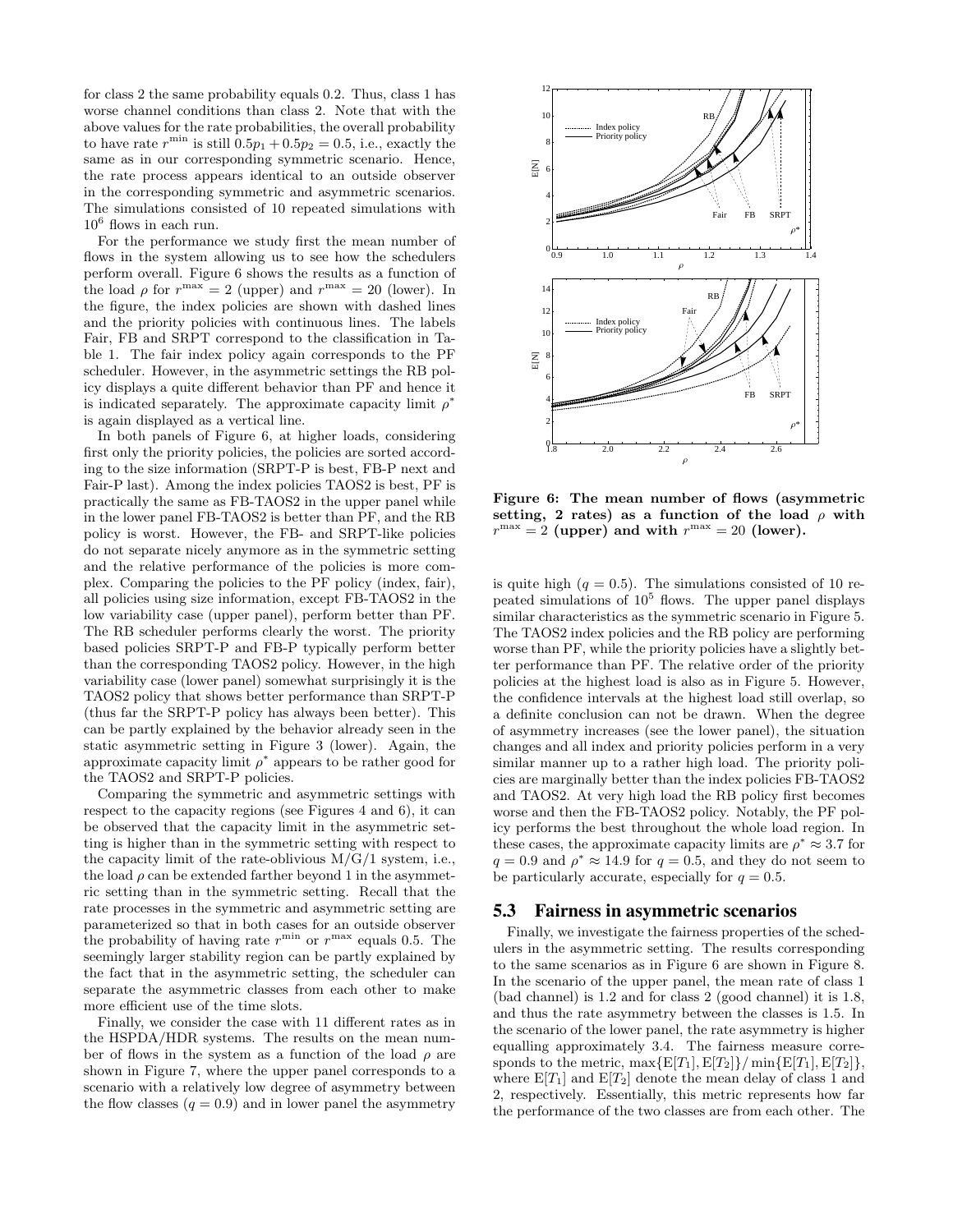

Figure 7: The mean number of flows (asymmetric setting, 11 rates) for the different schedulers as a function of the load  $\rho$  in a system with the same rates as in HSDPA/HDR systems with low asymmetry (upper) and high asymmetry (lower).

results reveal the non-monotonous behavior of the fairness for the RB and FB-TAOS2 policies (and the same behavior presumably holds also for TAOS2 if load would be further increased), which all use the same relative metric for giving a weight to the instantaneous rate. The reason for the nonmonotonicity is that in the beginning class 1 flows have a higher delay (recall that that class 1 flows have a bad channel), but as the load is increased, which also increases the number of class 1 flows, the situation eventually changes: the scheduler will more often find a flow in class 1 having a sufficiently high rate which gives a better index value than for any class 2 flow. At this point the flow delay in class 2 starts increasing rapidly. On the other hand, the priority policies behave in a quite stable manner with the SRPT-P policy being somewhat more unfair than the FB-P policy. Notably the priority based fair policy Fair-P and the PF policy both achieve a good balance between performance and fairness so that at high loads fairness measure tends to 1.

Figure 9 shows the fairness properties of the schedulers in the same scenario with 11 rates as in Figure 7. The upper panel gives the results for the low asymmetry case and the lower panel for the high asymmetry case. In the low asymmetry case the fairness behavior is similar to that already seen in Figure 8, i.e., the index policies RB, FB-TAOS2, TAOS2 demonstrate the non-monotonous behavior, while the priority policies SRPT-P and FB-P are becoming increasingly less fair as load increases. The fair priority policy, Fair-P, and PF give a good balance between performance and fairness. However, in the high asymmetry case, all priority policies are quite unfair, even the Fair-P policy, while PF behaves more stable with respect to fairness.



Figure 8: The fairness measure between the two classes in a system with 2 rates as a function of the load  $\rho$  for  $r^{\max} = 2$  (upper) and  $r^{\max} = 20$  (lower).

## 6. CONCLUSIONS

In this paper we have considered the optimal scheduling problem of downlink time slots in an HSDPA/HDR system to minimize the mean flow delay of elastic traffic by utilizing simultaneously both instantaneous rate information and information about the flow sizes. We have assumed that at the flow-level the channel offers a discrete set of possible rates, the flows are independent from each other and that the channel rate varies independently in each time slot.

Several schedulers have been derived which differ in the way that the rate information is used. In the priority based policies, absolute priority is always given to the flows with highest instantaneous rates and, within this set of flows, size based information is applied. In the other class of policies, we have index policies which utilize a relative metric for the rates combined with size dependent information. The size information is related to knowing exactly the size of the flow or only knowing the attained service thus far.

In a static setting with two flows and two possible channel rates, the optimal policy can be constructed via a dynamic programming approach and the policies using exact size knowledge can be compared against this. The results showed that in the symmetric setting both TAOS2 and the SRPT-P policies were close to optimal. However, in the asymmetric setting the relative performance of the TAOS2 and SRPT-P policies depended heavily on the parameters.

To analyze the performance of the schedulers in the dynamic setting with stochastically arriving flows, several simulation experiments were made under heavy traffic conditions. Compared with the standard PF scheduler the results showed that in the extreme case with only 2 possible rates, clear performance improvements can be obtained with combined use of rate and size information. However,